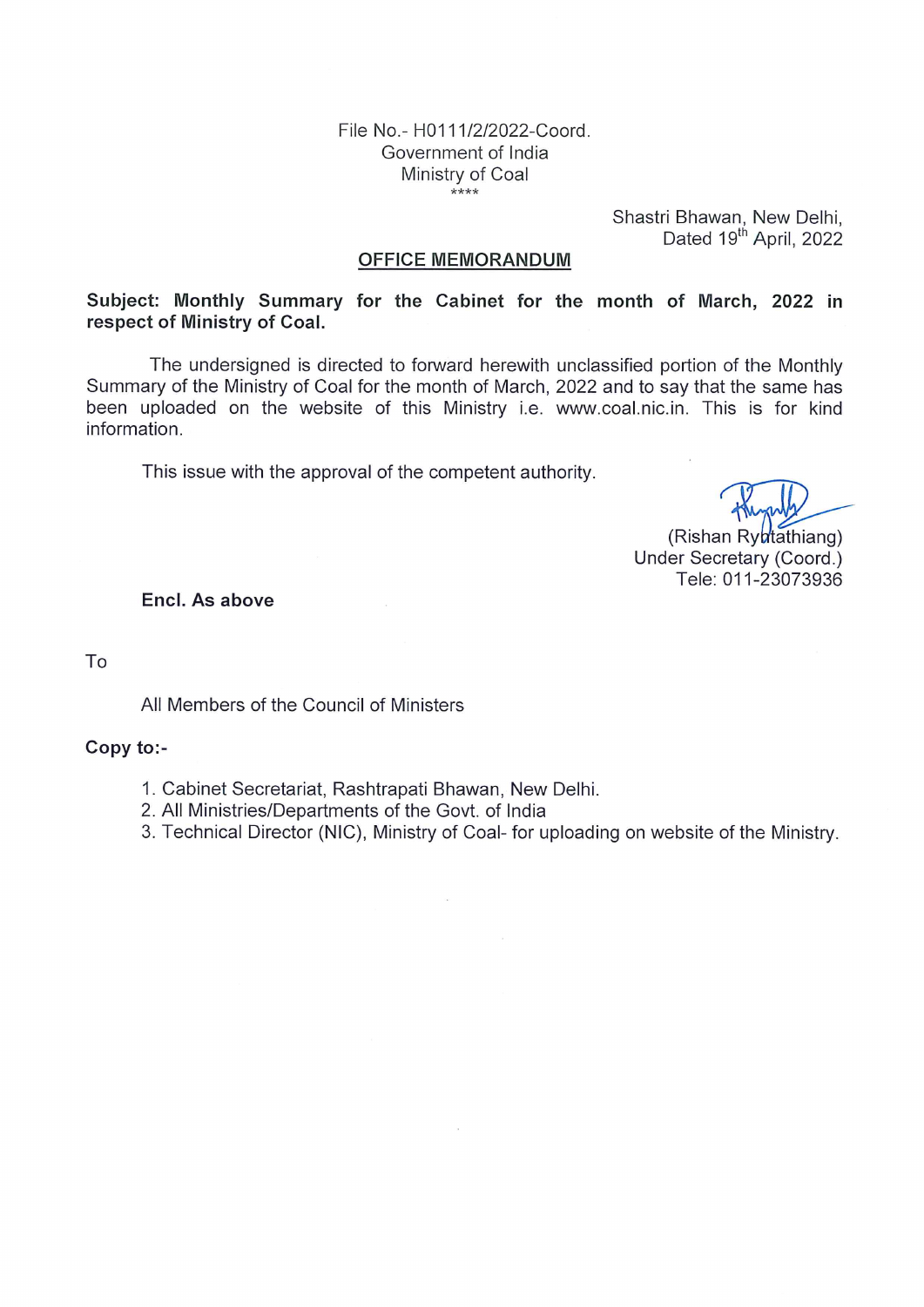### **Monthly Summary for the Cabinet for the month of March, 2022 in respect of Ministry of Coal**

#### **Principal Activities**

 The core objectives of the Ministry of Coal are to augment coal production by adopting state-ofthe-art clean-coal technologies; enhancing exploration efforts with thrust on increasing proven coal resources and developing necessary infrastructure for prompt evacuation of coal for securing its availability to meet the demand of different sectors of the economy in an eco-friendly and sustainable manner.

### **Important achievements**

- 17th meeting of Scrutiny committee held on 02.03.2022 & 03.03.2022 to consider/ examine the submissions/ replies made by Successful Bidders/ Allottees of the coal mines in respect of deviation from the Efficiency Parameter as mentioned in Coal Mine Development and Production Agreement/Allotment Agreement of coal mines under CMSP and MMDR Act.
- Meeting under the Chairmanship of AS (MN) & Nominated Authority on 04.03.2022 with State Government of coal bearing States to ascertain the genuineness of Monthly payments made by coal block allocattees.
- Production in the month of March, 2022 from mines allocated under CM (SP) Act, 2015 is 6.53 Million Tonne.
- Revenue in the month of March, 2022 from mines allocated under CM (SP) Act, 2015 is Rs. 114.69 Crore.
- Note dated 30.04.2020 on adoption of Methodology for auction of coal and lignite mines/ blocks for sale of coal/ lignite on revenue sharing basis and tenure of coking coal linkage was approved by CCEA on 20.05.2020 and in terms of Para 3.1.13 (b), the decisions of Empowered Committee of Secretaries (ECoS) has to be intimated to CCEA. Meeting of ECoS was held on 21.03.2022 and Minutes are issued on 29.03.2022.
- Vide OMs dated 09.03.2022, directions have been issued to Nominated Authority to declare successful bidder of the following 5 coal mines for sale of coal under CM (SP) Act, 2015 as approved by the Competent Authority in reference to the recommendations of preferred bidders submitted by Nominated Authority.

|                  | S. No. Name of Coal<br>Mine | State            | Successful Bidder                            |  |  |  |  |
|------------------|-----------------------------|------------------|----------------------------------------------|--|--|--|--|
| 11.              | Bijahan                     | Odisha           | Mahanadi Mines & Minerals Private<br>Limited |  |  |  |  |
| 2.               | Brinda & Sasai              | <b>Jharkhand</b> | Dalmia Cement (Bharat) Limited               |  |  |  |  |
| $\overline{3}$ . | Majra                       | Maharashtra      | <b>B S Ispat Limited</b>                     |  |  |  |  |
| 4.               | Utkal-C                     | Odisha           | <b>Jindal Steel &amp; Power Limited</b>      |  |  |  |  |

- Vide OM dated 24.03.2022, directions of the Central Government have been issued to Nominated Authority for conducting auction of coal mine for sale of coal under the Coal Mines (Special Provisions) Act, 2015 in respect of Jitpur Coal Mine located in the State of Jharkhand.
- During the month of March, 2022, directions have been issued to Nominated Authority for allocation of 08 coal blocks by way of auction for sale of coal and 09 lignite blocks by way of auction for sale of lignite under the MMDR Act, 1957.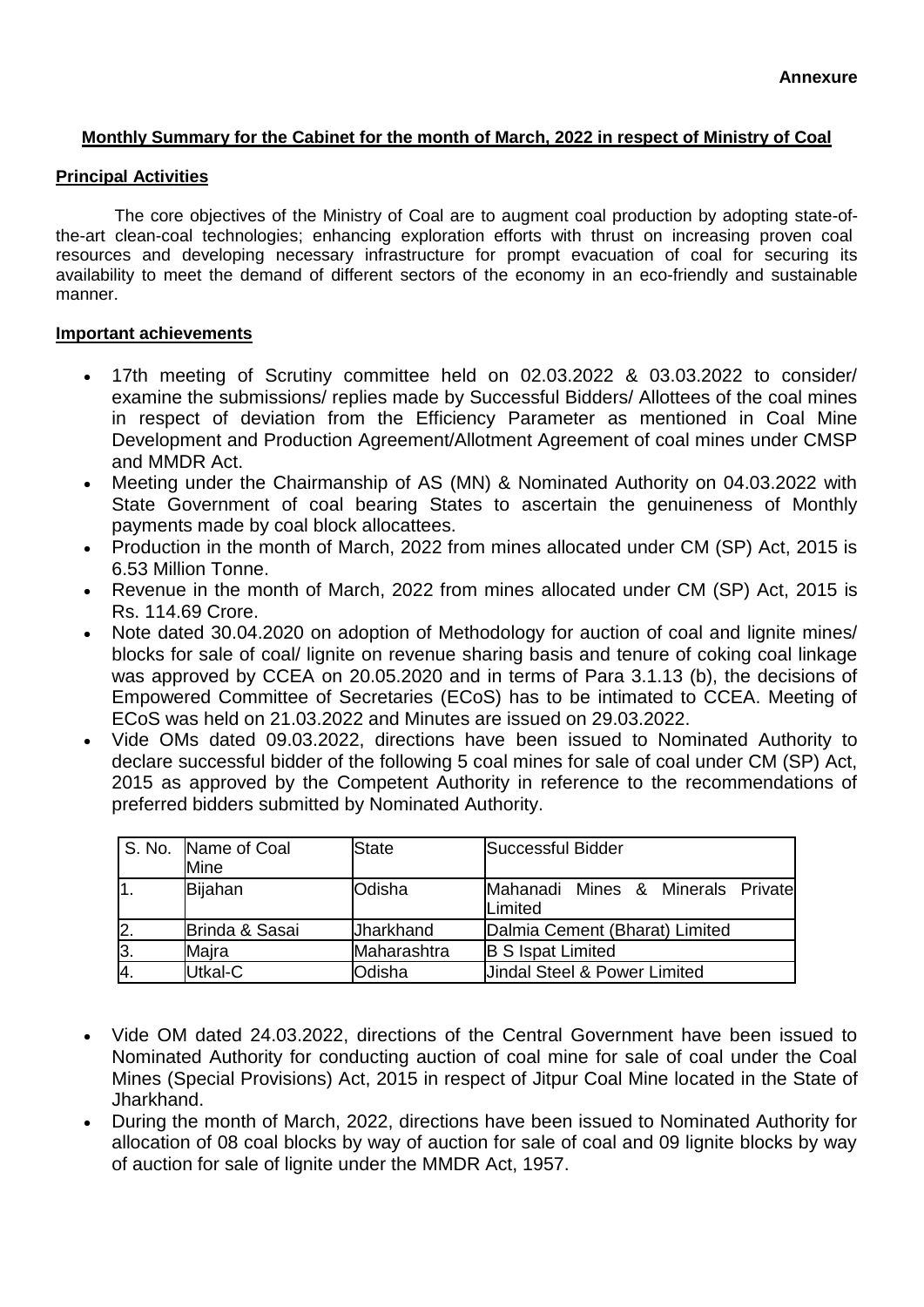- Directions have been issued to Nominated Authority under the MMDR Act, 1957 for declaring the preferred bidder as successful bidder and to issue vesting order of the successful bidder in respect of 05 coal blocks viz. Gondbahera Ujheni East, Tokisud-II, Bankhui, Garampani and Koilajan coal blocks.
- The Coal Controller Organization has reported that the total production of coal from the allocated captive coal blocks for the month of March, 2022 is 8.640 Million Tonnes (provisional), out of which, aggregate coal production of those coal blocks which have not been cancelled by the Hon'ble Supreme Court viz. Moher & Moher Amlori Extn. (1.265 MT), Tasra (0.000 MT) and Pakri Barwadih (0.816 MT) is 2.081 Million Tonnes (Provisional).

Report on Progress: Details of progress in coal production, dispatch, e-auction of Coal viz-a viz target for the month of March, 2022 is given below-

### **(a) COAL PRODUCTION**

|             |              |              |         |        |                           |               | (Figs.In MT) |
|-------------|--------------|--------------|---------|--------|---------------------------|---------------|--------------|
| Company     | <b>March</b> | <b>March</b> | $\%$    |        | April-March   April-March | $\frac{0}{0}$ |              |
|             | 2022         | 2021         | Growth  | 2022   | 2021                      | Growth        |              |
| <b>CIL</b>  | 80.26        | 81.13        | $-1.1%$ | 622.64 | 596.22                    | 4.4%          |              |
| <b>SCCL</b> | 6.45         | 6.38         | 1.0%    | 65.02  | 50.58                     | 28.6%         |              |

### **(b) OVERALL OFFTAKE**

| Company     | <b>March</b><br><b>March</b> |       | $\frac{0}{0}$ |        | April-March April-March | $\frac{0}{0}$ |
|-------------|------------------------------|-------|---------------|--------|-------------------------|---------------|
|             | 2022                         | 2021  | Growth        | 2022   | 2021                    | Growth        |
| CIL         | 62.04                        | 60.06 | 3.3%          | 661.89 | 574.48                  | 15.2%         |
| <b>SCCL</b> | 5.95                         | 5.92  | 0.6%          | 65.53  | 48.51                   | 35.1%         |

**(c) COAL DESPATCH TO POWER (COAL AND COAL PRODUCTS)**

| <b>Company</b> | <b>March</b> | <b>March</b> | $\%$    | <b>April-March</b> | <b>April-March</b> | $\frac{0}{0}$ |
|----------------|--------------|--------------|---------|--------------------|--------------------|---------------|
|                | 2022         | 2021         | Growth  | 2022               | 2021               | Growth        |
| <b>CIL</b>     | 52.24        | 46.98        | 11.2%   | 540.14             | 444.97             | 21.4%         |
| <b>SCCL</b>    | 4.75         | 4.93         | $-3.6%$ | 53.65              | 40.90              | 31.2%         |

**The outstanding dues payable by Power Sector to CIL as on 31.03.2022 was ₹ 12,272.41crore**

### **(d) SPOT E-AUCTION OF COAL**

| Company    | Coal Qty.        | Coal Qty.         | <b>Increase</b> | Coal Qty.         | <b>Coal Qty.</b>  | <b>Increase</b> |
|------------|------------------|-------------------|-----------------|-------------------|-------------------|-----------------|
|            | <b>Allocated</b> | <b>Allocated</b>  | over            | <b>Allocated</b>  | <b>Allocated</b>  | over            |
|            | March.2022       | <b>March.2021</b> | notified        | April-            | April-            | notified        |
|            |                  |                   | price           | <b>March.2022</b> | <b>March.2021</b> | price           |
| <b>CIL</b> | 7.89             | 5.30              | 290%            | 35.90             | 42.51             | 150%            |

## **(e) SPECIAL FORWARD E-AUCTION FOR POWER**

| Company    | Coal Qty.         | Coal Qty.         | <b>Increase</b> | Coal Qty.         | <b>Coal Qty.</b>  | <b>Increase</b> |
|------------|-------------------|-------------------|-----------------|-------------------|-------------------|-----------------|
|            | <b>Allocated</b>  | <b>Allocated</b>  | over            | <b>Allocated</b>  | <b>Allocated</b>  | over            |
|            | <b>March.2022</b> | <b>March.2021</b> | notified        | April-            | <b>April-</b>     | notified        |
|            |                   |                   | price           | <b>March.2022</b> | <b>March.2021</b> | price           |
| <b>CIL</b> | $\blacksquare$    | 6.31              | $\blacksquare$  | 41.25             | 39.33             | 35%             |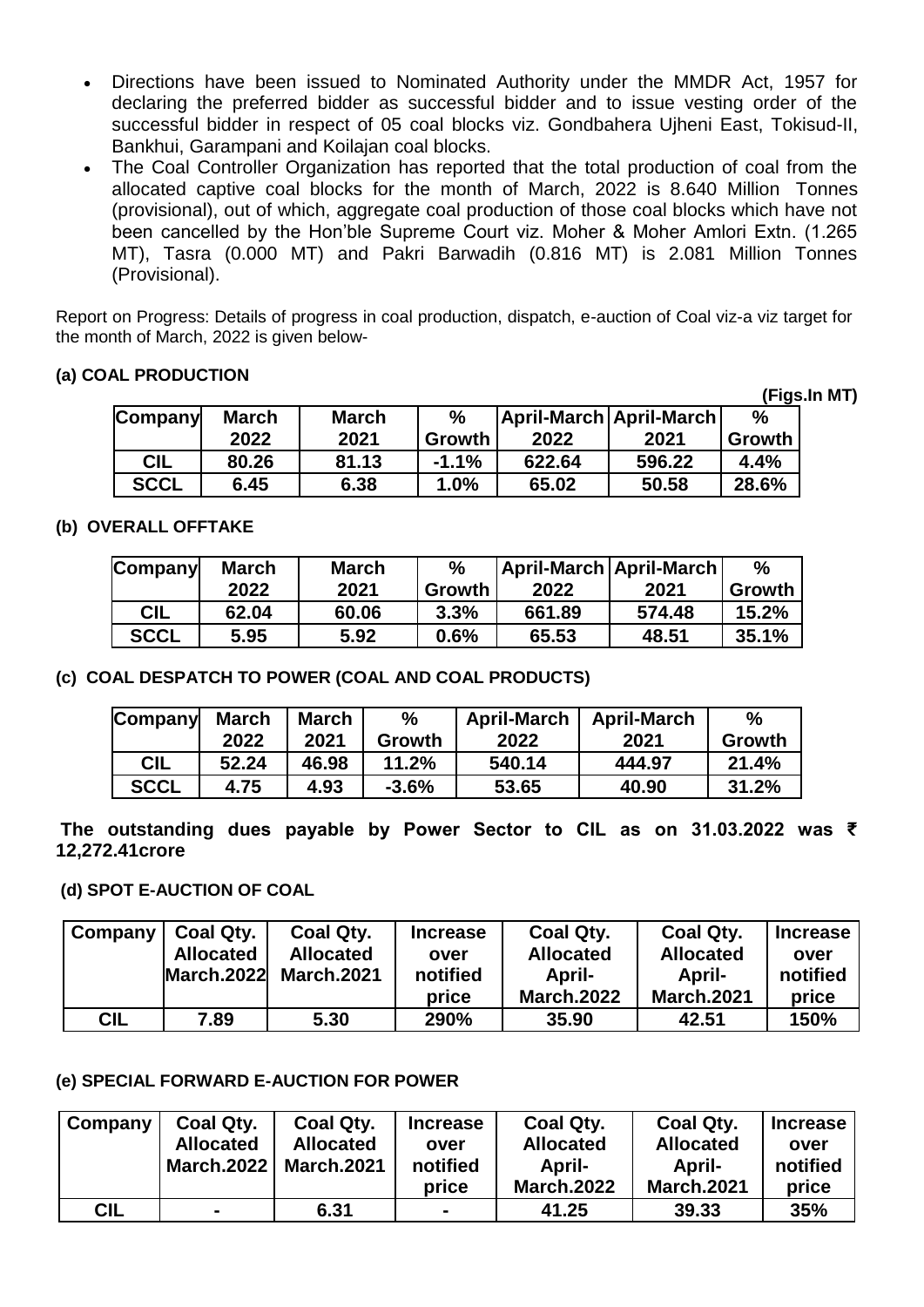# **(f) EXCLUSIVE E-AUCTION FOR NON-POWER**

| Company    | Coal Qty.<br><b>Allocated</b> | Coal Qty.<br><b>Allocated</b> | <b>Increase</b><br>over | Coal Qty.<br><b>Allocated</b> | Coal Qty.<br><b>Allocated</b> | <b>Increase</b><br>over |
|------------|-------------------------------|-------------------------------|-------------------------|-------------------------------|-------------------------------|-------------------------|
|            | <b>March.2022</b>             | <b>March.2021</b>             | notified                | April-                        | April-                        | notified                |
|            |                               |                               | price                   | <b>March.2022</b>             | <b>March.2021</b>             | price                   |
| <b>CIL</b> | $\blacksquare$                | 5.48                          | $\blacksquare$          | 25.66                         | 31.23                         | 49%                     |

### **(g) SPECIAL SPOT E-AUCTION**

| Company    | Coal Qty.         | Coal Qty.         | <b>Increase</b> | Coal Qty.         | Coal Qty.         | <b>Increase</b> |
|------------|-------------------|-------------------|-----------------|-------------------|-------------------|-----------------|
|            | <b>Allocated</b>  | <b>Allocated</b>  | over            | <b>Allocated</b>  | <b>Allocated</b>  | over            |
|            | <b>March.2022</b> | <b>March.2021</b> | notified        | April-            | April-            | notified        |
|            |                   |                   | price           | <b>March.2022</b> | <b>March.2021</b> | price           |
| <b>CIL</b> |                   | 1.08              | $\blacksquare$  | 2.86              | 3.45              | 81%             |

# **(h) SPECIAL SPOT E-AUCTION FOR COAL IMPORTERS**

| Company | Coal Qty.         | Coal Qty.         | <b>Increase</b> | Coal Qty.         | Coal Qty.         | <b>Increase</b> |
|---------|-------------------|-------------------|-----------------|-------------------|-------------------|-----------------|
|         | <b>Allocated</b>  | <b>Allocated</b>  | over            | <b>Allocated</b>  | <b>Allocated</b>  | over            |
|         | <b>March.2022</b> | <b>March.2021</b> | notified        | April-            | <b>April-</b>     | notified        |
|         |                   |                   | price           | <b>March.2022</b> | <b>March.2021</b> | price           |
| CIL     | $\sim$            |                   | $\blacksquare$  | 2.33              | 7.53              | 50%             |

## **(i) Implementation Status of Power Sector Linkage Policy (SHAKTI) dated 22.05.2017 and amended SHAKTI**

| SI.<br>No. | <b>Activity</b>                                           | <b>Timeline/Status</b>                                                                                                                                                                                                                                                                                                                                                                                                                                                                                                                                                                                                                                                           |  |  |  |  |  |  |
|------------|-----------------------------------------------------------|----------------------------------------------------------------------------------------------------------------------------------------------------------------------------------------------------------------------------------------------------------------------------------------------------------------------------------------------------------------------------------------------------------------------------------------------------------------------------------------------------------------------------------------------------------------------------------------------------------------------------------------------------------------------------------|--|--|--|--|--|--|
| A(i)       | LoA holders                                               | Sign FSA with pending Clearance given to Coal India Limited (CIL) to sign FSA with<br>9 LoA Holders having total commissioned capacity of 7460<br>MW.                                                                                                                                                                                                                                                                                                                                                                                                                                                                                                                            |  |  |  |  |  |  |
| B(i)       | <b>PSUs</b>                                               | Linkages to State/Central As on date, 24 TPPs have been granted linkage for a total<br>capacity of 26000 MW.                                                                                                                                                                                                                                                                                                                                                                                                                                                                                                                                                                     |  |  |  |  |  |  |
| (i)        | Linkages for IPPs having<br>PPA based on domestic<br>coal | round<br>of<br>linkage<br>auction<br>First<br>conducted<br>in<br>$\bullet$<br>September, 2017.<br>Linkage booked by 10 plants of 9044 MW capacity for<br>27.18 MT quantity.<br>FSAs have been executed with all the successful<br>bidders.<br>2nd round of SHAKTI B (ii) linkage auction concluded<br>on May, 2019.<br>Quantity of 2.97 MTPA booked by 8 bidders for a total<br>capacity of 874.9 MW.<br>PFCCL/Ministry of Power authorized to conduct future<br>auctions.<br>3rd round of linkage auction has been conducted by<br>PFCCL during May, 2020. 2.8 MTPA linkages have<br>been booked by 5 successful bidders.<br>4th round of linkage auction has been conducted by |  |  |  |  |  |  |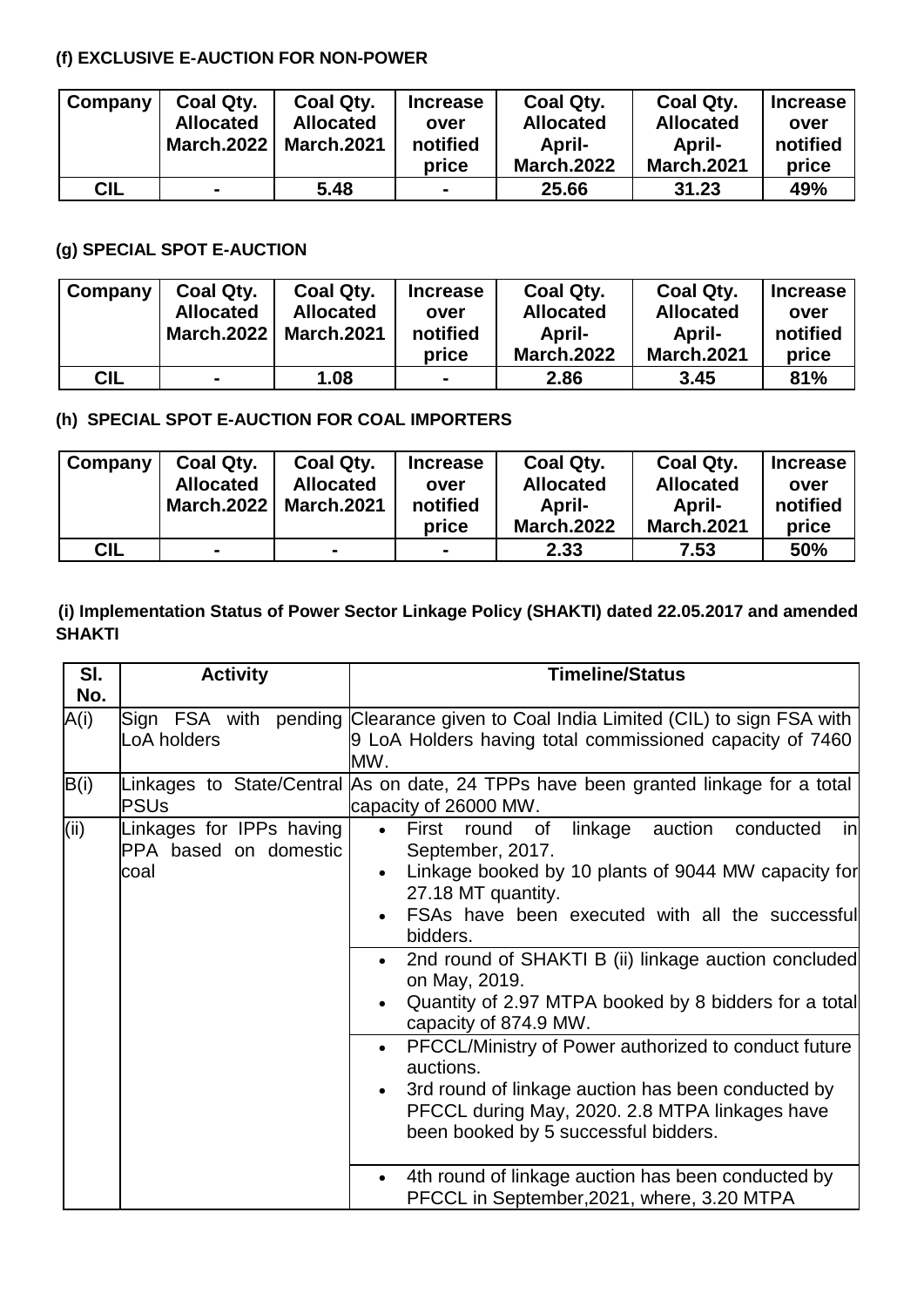|        |                                                                                                                                      | linkages have been booked by 5 successful bidders.                                                                                                                                                                                                   |
|--------|--------------------------------------------------------------------------------------------------------------------------------------|------------------------------------------------------------------------------------------------------------------------------------------------------------------------------------------------------------------------------------------------------|
| (iii)  | Linkages for IPPs without<br><b>PPA</b>                                                                                              | The linkage auction for SHAKTI B (iii) long/medium<br>$\bullet$<br>term was conducted in February, 2020.<br>Out of the total offer of 11.8 MTPA, 6.48 MTPA was<br>$\bullet$<br>booked by 7 successful bidders. The average<br>premium gained was 9%. |
| (iv)   | Earmarking Linkages<br><b>States for fresh PPAs</b>                                                                                  | to Coal linkage granted from Coal India Limited for the States<br>of Gujarat, Uttar Pradesh and Madhya Pradesh for a<br>capacity of 4000 MW, 1600 MW and 2640 MW respectively.                                                                       |
| (v)    | Power aggregate of group<br>of States                                                                                                | Coal linkage earmarked from Coal India Limited for a<br>$\bullet$<br>capacity of 2500 MW.<br>Methodology under $B(y)$ is to be formulated by<br>Ministry of Power. Bidding under SHAKTI B (v) is to be<br>conducted by Ministry of Power.            |
| (vi)   | Linkages<br><b>SPV</b><br>to<br>setting up of UMPP                                                                                   | for SBD under formulation by Ministry of Power.                                                                                                                                                                                                      |
| (vii)  | PPA based on imported<br>coal.                                                                                                       | Linkages to IPPs having IMC submitted its recommendation.                                                                                                                                                                                            |
| (viii) | (a) Short term linkage coal                                                                                                          | 8 tranches of Linkage Auction have been conducted<br>by Coal India Limited under B(viii)(a) of SHAKTI<br>Policy. Out of total offered quantity of 42.13 MT of<br>Coal, 8.1 MT have been booked by successful bidders                                 |
|        | (b) Coal supply in case of<br>termination of PPAs due to<br>payment<br>default<br>by<br><b>DISCOMs</b>                               | Ministry of Power vide O.M dated 30.08.2019 has<br>communicated the adequate safeguards which may<br>be considered.                                                                                                                                  |
|        | (c) Aggregation of Power<br>by Nodal Agency under<br>Para B $(v)$ for a group of<br>without<br><b>States</b><br>even<br>requisition. | No action required from Ministry of Coal.                                                                                                                                                                                                            |
|        | (d) PSU to act as an<br>aggregator of Power                                                                                          | Vide O.M. dated 17.05.2019 and subsequent reminder<br>dated 29.05.2019, Ministry of Power was requested to<br>communicate the same.                                                                                                                  |
|        | (e) Mechanism to ensure<br>servicing of debt                                                                                         | Ministry of Power vide O.M dated 05.08.2019 and<br>20.08.2019<br>has<br>communicated<br>the<br>mechanism<br>prepared in this regard.                                                                                                                 |

**Offering of coal by Coal India Limited / SCCL through e- auction in the market as well as coal linkage by Coal India Limited / SCCL to their own gasification plants**

Cabinet Committee on Economic Affairs has approved the following proposal of this Ministry on 26<sup>th</sup> February 2022.

 Offering of all the non-linkage coal by coal companies through one e-auction window of Coal India Limited (CIL) / Singareni Collieries Company Limited (SCCL) which would cater to all the Sectors viz. Power sector & NRS including traders.